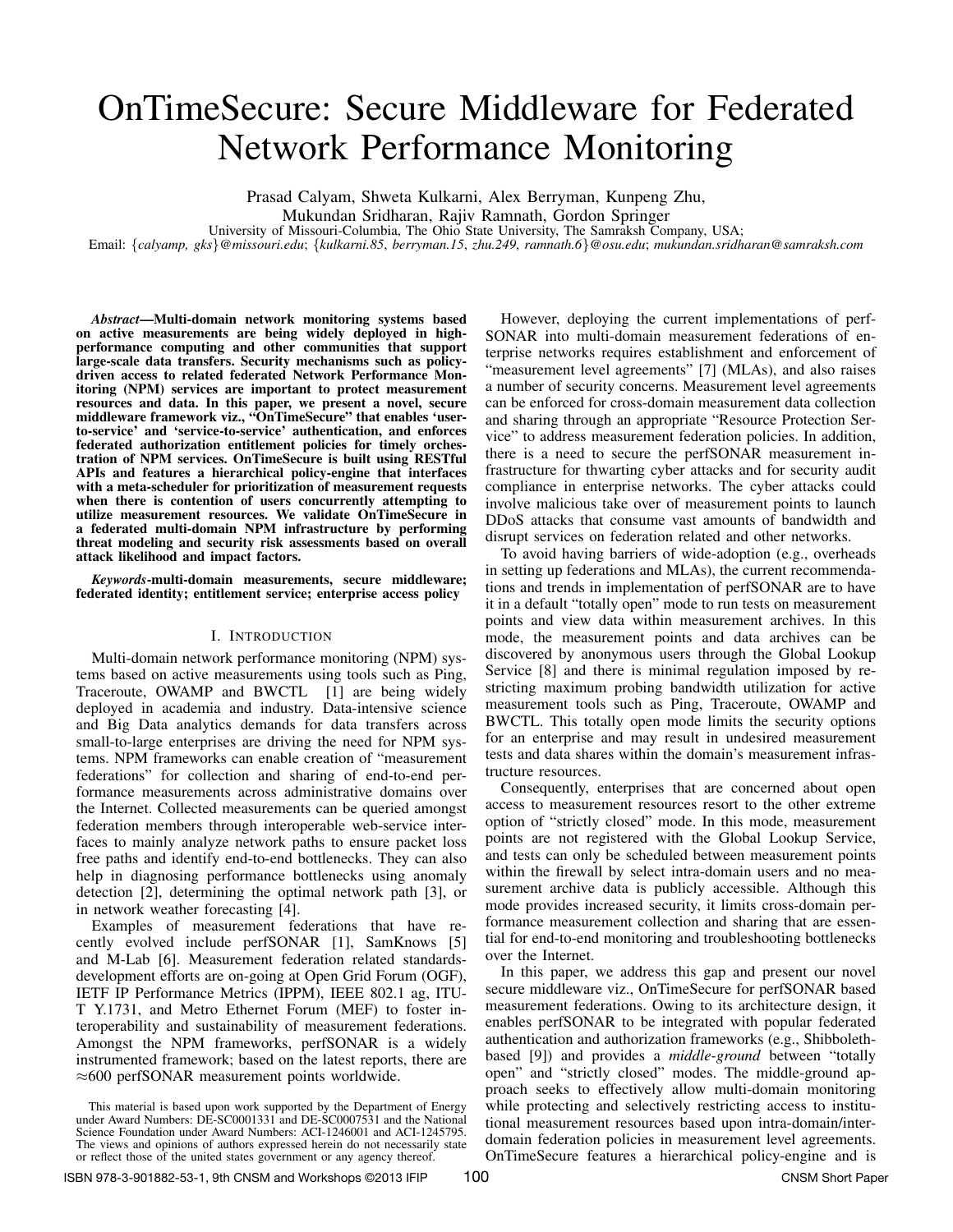built using RESTful APIs [10] that are modular for extensibility, and are interoperable with perfSONAR standards based deployments. It uses API key authentication for various measurement functions such as: measurement point discovery, test initiation and measurement data query. The policy-engine also interfaces with a meta-scheduler we have developed in prior works [7] [11] for prioritization of measurement requests and conflict-free scheduling, while users concurrently attempt to utilize measurement resources.

We validate our OnTimeSecure middleware security robustness through an exemplar case study implementation of On-TimeSecure on a measurement federation testbed comprising of the following institutions: The Ohio State University, Ohio Technology Consortium and the University of Missouri. We configure perfSONAR in the "totally open" mode and in the "resource protected" mode through an 'Entitlement Service' within the testbed and perform a threat modeling and security risk assessment study based on overall attack likelihood and impact factors, following the National Institute of Standards and Technology (NIST) method [15] guidelines.

The remainder of this paper is organized as follows: Section II details the OnTimeSecure framework requirements and architecture considerations. Section III describes the user-toservice design and capabilities. Section IV describes serviceto-service design and capabilities. Section V describes an exemplar case study implementation of OnTimeSecure on a federated testbed for security robustness validation. Section VI concludes the paper.

## II. ONTIMESECURE REQUIREMENTS AND ARCHITECTURE

Figure 1 shows our perfSONAR NPM deployment envisioned within a content-delivery network enterprise (say Domain A). The deployment consists of a Central Intelligence System (CIS) that runs the broker service, which discovers, manages and controls a number of strategically placed Measurement Point Appliances (MPAs) in the core and at edges. The MPAs act as measurement end-points that host active measurement tools for end-to-end metrics (e.g., one-way delay, round-trip delay, jitter, loss, TCP/UDP throughput) and also can interface with other enterprise-related performance metric sources of system (e.g., encoder CPU, Memory), network (e.g., TCPdump) or application (e.g., Video Frame Rate).

The NPM system needs to support a large number of users' monitoring objectives while also being compliant with federation policies for measurement resource access, and more importantly - being secure against cyber-attacks. The monitoring objectives differ depending upon enterprise user "Roles". For example, a 'Network Operator' might want to schedule measurement tests for routine network-wide monitoring. Alternately, a 'Power User' of the network who regularly transfers large data sets over wide-area would want to be notified if there are any anomalies in network performance impacting data transfer throughputs. Further, a neighboring domain's (say Domain B) 'Regular User' might want to schedule a measurement test to diagnose a performance bottleneck along an end-to-end network path traversing Domain A administered links (assuming Domain A and B are already part of a measurement federation i.e., they have shared each others' measurement infrastructure topologies and have agreed user identity sharing policies).

In all of the above use cases, the NPM system (through the CIS) has to enforce the conflict-free scheduling and measurement level agreements and ensure security at the level of basic measurement functions such as: discover a measurement point,



Fig. 1. Intra-domain perfSONAR deployment within a contentdelivery network



Fig. 2. OnTimeSecure layer extensions within the perfSONAR service-oriented architecture

add a performance test to schedule upon user request, push the schedule to a measurement point, collect measurements into measurement archives, query the measurement archives for intra-domain performance analysis/visualization transformations, query measurement archive to share inter-domain performance reports, or notify intra-domain user of an anomaly event. Figure 2 shows our OnTimeSecure layer extensions for perfSONAR deployments to meet the 'user-to-service' and 'service-to-service' security requirements.

## III. USER-TO-SERVICE DESIGN AND CAPABILITIES

## *A. Authentication and Authorization Layer*

In order to determine whether a user is legitimate (authenticate) and thereafter grant appropriate privileges to access various measurement functions orchestrated by the CIS (authorize), the CIS interfaces with identity provider(s) (IdPs) and an "Entitlement Service" belonging to a measurement federation as shown in Figure 3. Our current implementation of OnTimeSecure interfaces the CIS with Shibboleth-based federations because it provides a solid platform for extensibility and wide adoption i.e., Shibboleth infrastructures are based upon Security Assertion Markup Language (SAML) [9], which

ISBN 978-3-901882-53-1, 9th CNSM and Workshops ©2013 IFIP 101 101 CNSM Short Paper 101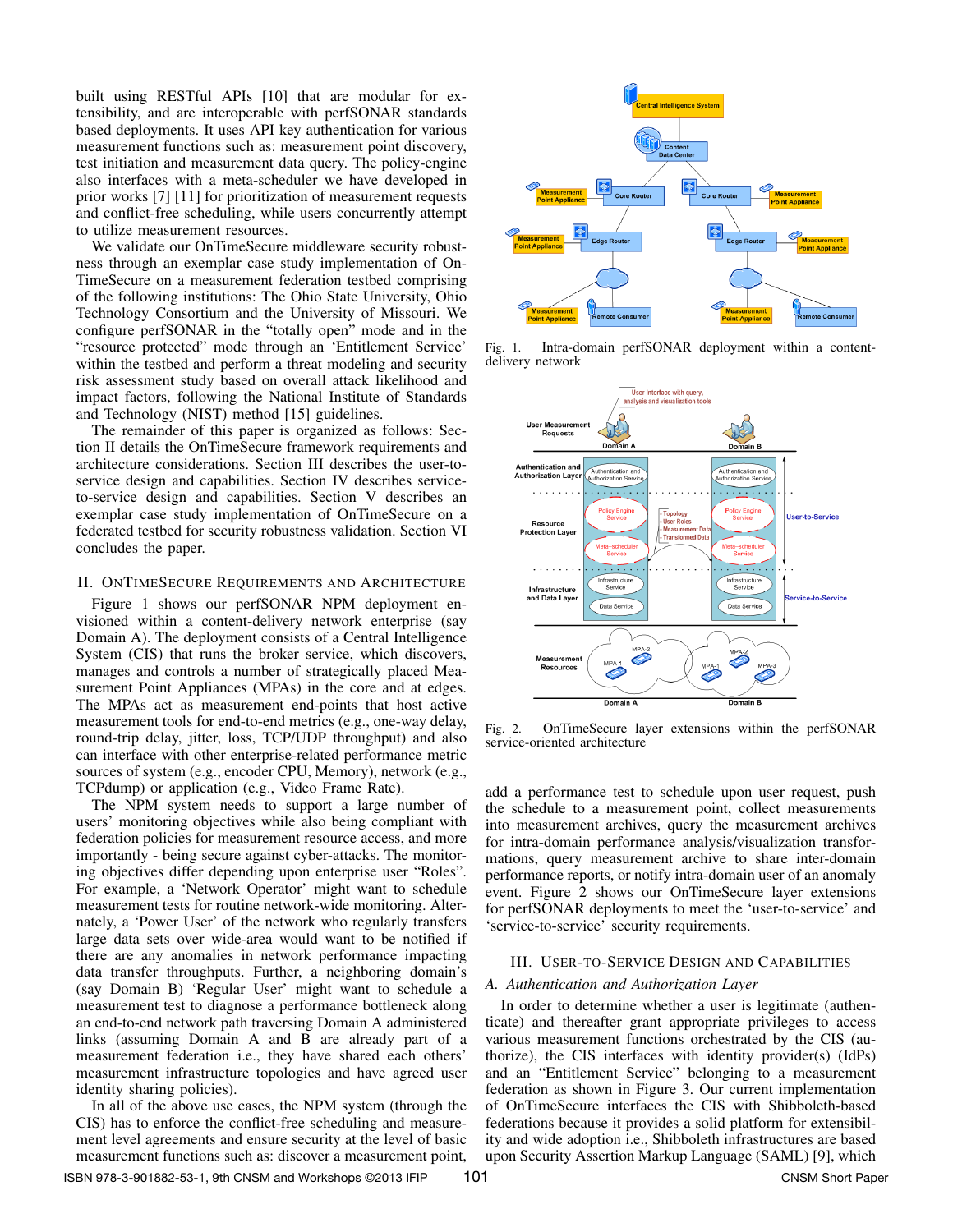

Fig. 3. Workflow of Federated authentication and authorization within OnTimeSecure



Fig. 4. Policy-engine design for user, group permission mapping

is an open-standard already being used within perfSONAR communities in academia and industry for exchanging authentication and authorization information in other federation use cases [12] [13]. Communities that use Shibboleth either have their own home-institution identity management system or rely on one or more external IdPs (e.g., OpenID). The CIS acts as a service provider (SP) for the perfSONAR users, and consumes the information provided by the IdPs and interfaces with a federation's separate Entitlement Service (ES) to grant user access to the various measurement functions.

## *B. Resource Protection Layer*

The policy engine service serves measurement federation users and maintains information of "Groups" to allow subsequent policy mapping to "Roles" and "Permissions" as shown in Figure 4. Users can be a part of one or more Groups, and only certain Groups are permitted to have specific Roles (e.g., Network Operator, Power User, Regular User) that generally depend on institution-level functional status of users (e.g., student, faculty, engineering staff). Lastly, Roles can be assigned priority levels that are useful when there is contention due to multi-domain users concurrently attempting to utilize measurement resources in an intra-domain or interdomain manner. The priority levels can be set to prioritize measurement requests based upon User Role (e.g., Network Operator Role users always have higher priority than Power Users). If the Permissions are for query or transformation of measurement data within archives, data retrieval and transformation services (e.g., anomaly detection service [14]) are invoked. However, if the Permissions are for initiation of new intra-domain or inter-domain measurement tests, then the policy engine directs the policy mapping output to a metascheduler service developed in our prior works [7] [11].

## IV. SERVICE-TO-SERVICE DESIGN AND CAPABILITIES

In comparison to the user-to-service capabilities that deal with services directly interacting with users, the service-toservice design and capabilities in OnTimeSecure deal with mutual authentication between services that autonomously orchestrate with each other based solely on the identity of the service. Our service-to-service authentication scheme in OnTimeSecure is designed to provide a level of confidentiality in message exchanges between the NPM services. We remark that message authentication in current design of "totally open" perfSONAR mode does not exist due to the fact that every measurement test is scheduled individually by a user using a static web user interface (UI) on the MPA, and NPM services are not centrally managed as in the case of the CIS in the "resource protected" perfSONAR mode. In addition to confidentiality, there is a need to verify the authenticity of the REST requests being exchanged between the services using a two-way authentication scheme. The two-way authentication scheme ensures that an MPA will only accept a measurement schedule from a known CIS, and in return a CIS will only accept measurement results from a known MPA.

In the following, we present our service-to-service discovery scheme for initial pairing of the CIS and MPAs in which keys are securely exchanged, and are subsequently used to create digital signatures for confidentiality and authenticity of message exchanges between the services. The MPA Discovery involving pairing of the CIS and the MPAs is initiated through a web UI on the CIS such that only users with appropriate Permissions granted by appropriate Role assignments can add and configure new MPAs. The protocol followed in the MPA Discovery safeguards against attacks based on the introduction of compromised components (i.e., malicious MPAs) into the system. Figure 5 shows the MPA discovery protocol. The MPAs to be added are deployed at strategic points within the network and are set as being "discoverable". Following this, an authorized user can initiate the MPA Discovery protocol through the CIS web UI. The CIS holds a valid SSL certificate, allowing the CIS's identity to be verified by the MPAs using the normal X.509 certificate chaining model. The MPAs use a self-signed SSL certificate and a public RSA key to define their initial identity to the CIS. On initiation of a subnet scan from the CIS, an MPA responds with an AES Encrypted bundle containing its public key, and other pertinent state information (e.g., NAT status, software version, measurement functions supported). The CIS decrypts the bundle and presents the information to the requesting user for verification. After user approval of the MPA's identity, the CIS generates an encrypted bundle containing the 'APIKey'/'APISecret' pair that is sent and stored securely in the MPA using access control lists (ACLs) provided by the Linux file system in order to limit the readability of the key pair to the service account.

On completion of the above pairing of an MPA, the CIS would have shared a unique key pair consisting of an APIKey and an APISecret that represents the service identity of the newly added MPA. Every ensuing message and request sent between the MPA and CIS is digitally signed using this APISecret. The CIS stores the APISecret for all MPAs indexed by their corresponding APIKeys. The key pair is stored in plain text unlike user passwords and relies on typical permission schemes for protection; such a non-encrypted storage is a requirement for CIS operation, and by design, the key pairs are cheaply replaceable. The keys for each domain can be siloed into individual databases to limit information leakage in the event that a single key store is compromised. The APIKey element forms a part of the authentication header for a message sent by a service. On receiving a message from the MPA, the CIS retrieves the APISecret for the MPA using the APIKey and verifies the digital signature.

ISBN 978-3-901882-53-1, 9th CNSM and Workshops ©2013 IFIP . CNSM Short Paper 102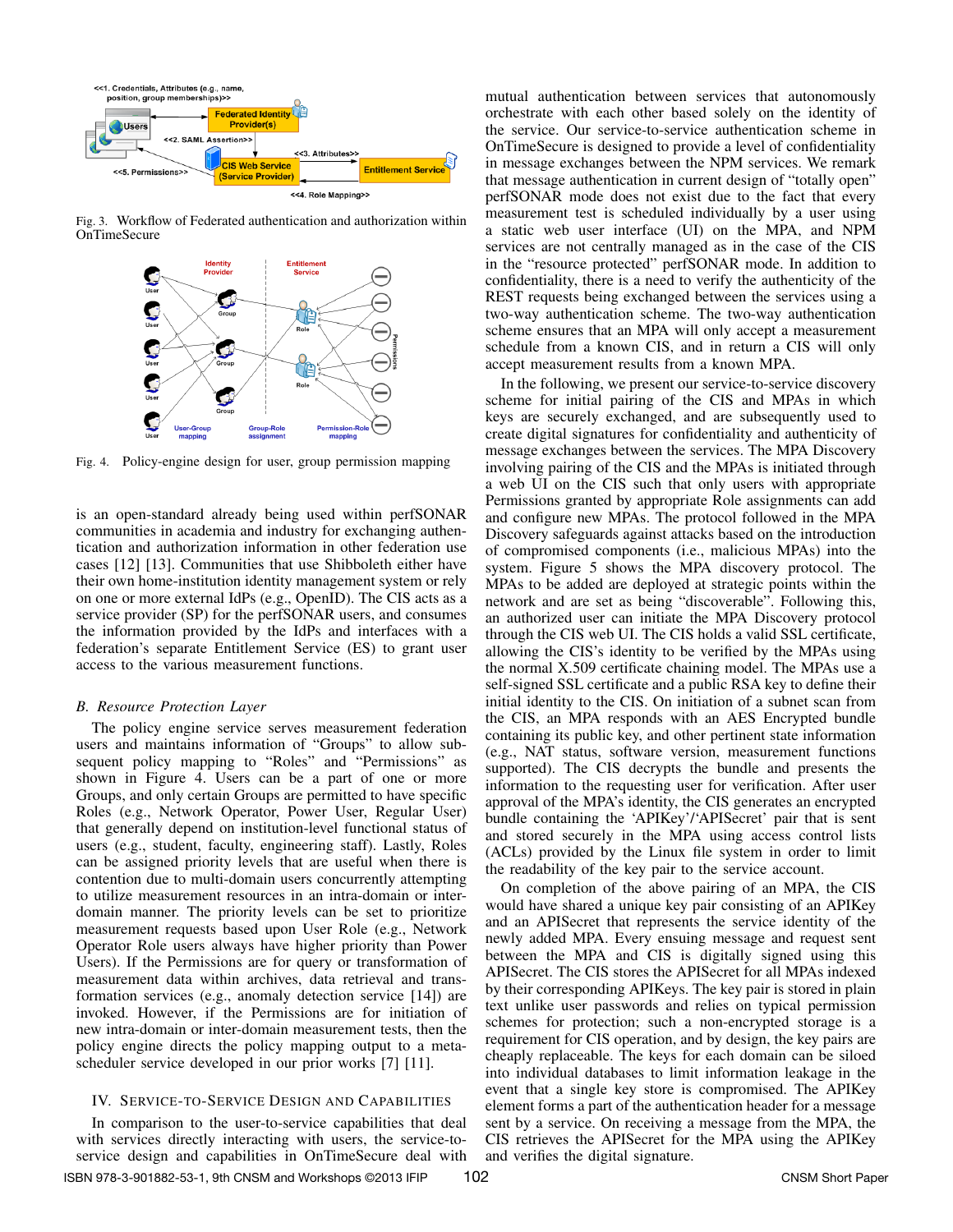

Fig. 5. MPA discovery protocol flow diagram



Fig. 6. Multi-domain NPM testbed for OnTimeSecure validation

## V. ONTIMESECURE VALIDATION CASE STUDY

## *A. Testbed Setup and Implementation*

We setup an implementation of OnTimeSecure on a measurement federation testbed shown in Figure 6 comprising of the following institutions: The Ohio State University (OSU), Ohio Technology Consortium (OH-TECH) and the University of Missouri (MU). Each institution had 4 MPAs deployed at strategic points within their domains, and registered their MPAs to a common CIS using the secure MPA discovery protocol described earlier. All three institutions are part of the Internet2 InCommon Federation, which is the identity management federation for the US research and education community. More specifically, we registered OnTimeSecure as a certified service provider (there are only 9 other certified entities for 'Research and Scholarship' within Internet2 InCommon), and thus have made our implementation accessible to over 350 InCommon members in higher education, government, industry and research centers.

#### *B. Threat Modeling and Security Assessment*

To compare the security robustness of "totally open" perf-SONAR (Open-pS) and "resource protected" perfSONAR (RPS-pS) configurations, we followed the National Institute of Standards and Technology (NIST) method [15] for conducting risk assessments. The risk calculation from a threat event is



**Risk** 

Fig. 7. Risk calculation using NIST method

shown in Figure 7, and involves the following steps: (i) Assess the likelihood of threat occurrence on basis of probability of initiation and success, (ii) Assess the level of impact in event of a successful attack, and (iii) Calculate overall risk score as a combination of the likelihood and impact.

We identified 59 possible threat events from the NIST guidelines that were potential security risks to an institution or measurement federation deploying a multi-domain NPM framework. Both, RPS-pS and Open-pS configurations were assessed on a semi-quantitative scale of 0-10 with 10 indicating high impact/likelihood, and the assessment results comparison is shown in Table I. We can see that RPS-pS successfully mitigates the risk from threat events by completely eliminating 'High' risks from potential threat events, while the number of threat events that could pose 'Moderate' risk is halved as compared to Open-pS. In addition, RPS-pS successfully limits risk to 'Low' risk scores for about 85% of possible threats. We remark that a "totally closed" perfSONAR mode that is restrictive and limits collaborative measurement (i.e., it only permits intra-domain measurement tests and does not register with the perfSONAR Global Lookup Service) can lower the number of threats posing moderate risk. However, there will always be threat events of 'Low' risk such as those caused by for e.g., insider-based threat events in the threat-model that can make even the "totally closed" perfSONAR mode deployment potentially vulnerable to cyber-attacks.

TABLE I RISK ASSESSMENT RESULTS SHOWING PERFSONAR SECURITY ROBUSTNESS IMPROVEMENT WITH ONTIMESECURE

| <b>Risk Score</b> | Open-pS | RPS-pS |
|-------------------|---------|--------|
| Low.              | 63%     | 85%    |
| Moderate          | 32%     | 15%    |
|                   | 5%      | $0\%$  |

## VI. CONCLUSION

In this paper, we address an important problem of resource protection in multi-domain NPM deployments that has not been long-solved, especially in the perfSONAR community that has over 600 measurement point instances worldwide as part of explicit measurement federations. Our solution involves the "OnTimeSecure" middleware that enables 'user-to-service' and 'service-to-service' authentication, and enforces federated authorization entitlement policies for timely orchestration of NPM services. The novelty in OnTimeSecure is in its use of RESTful APIs and a hierarchical policy engine that interfaces with a meta-scheduler for prioritization of measurement requests when there is contention of users concurrently attempt to utilize measurement resources. Owing to its design, OnTimeSecure can be easily integrated within enterprises deploying perfSONAR and other NPM frameworks; it has the potential to transform how enterprises engage in multidomain monitoring, while protecting and selectively restricting access to institutional measurement resources based upon intra-domain/inter-domain federation policies.

ISBN 978-3-901882-53-1, 9th CNSM and Workshops ©2013 IFIP . CNSM Short Paper 103